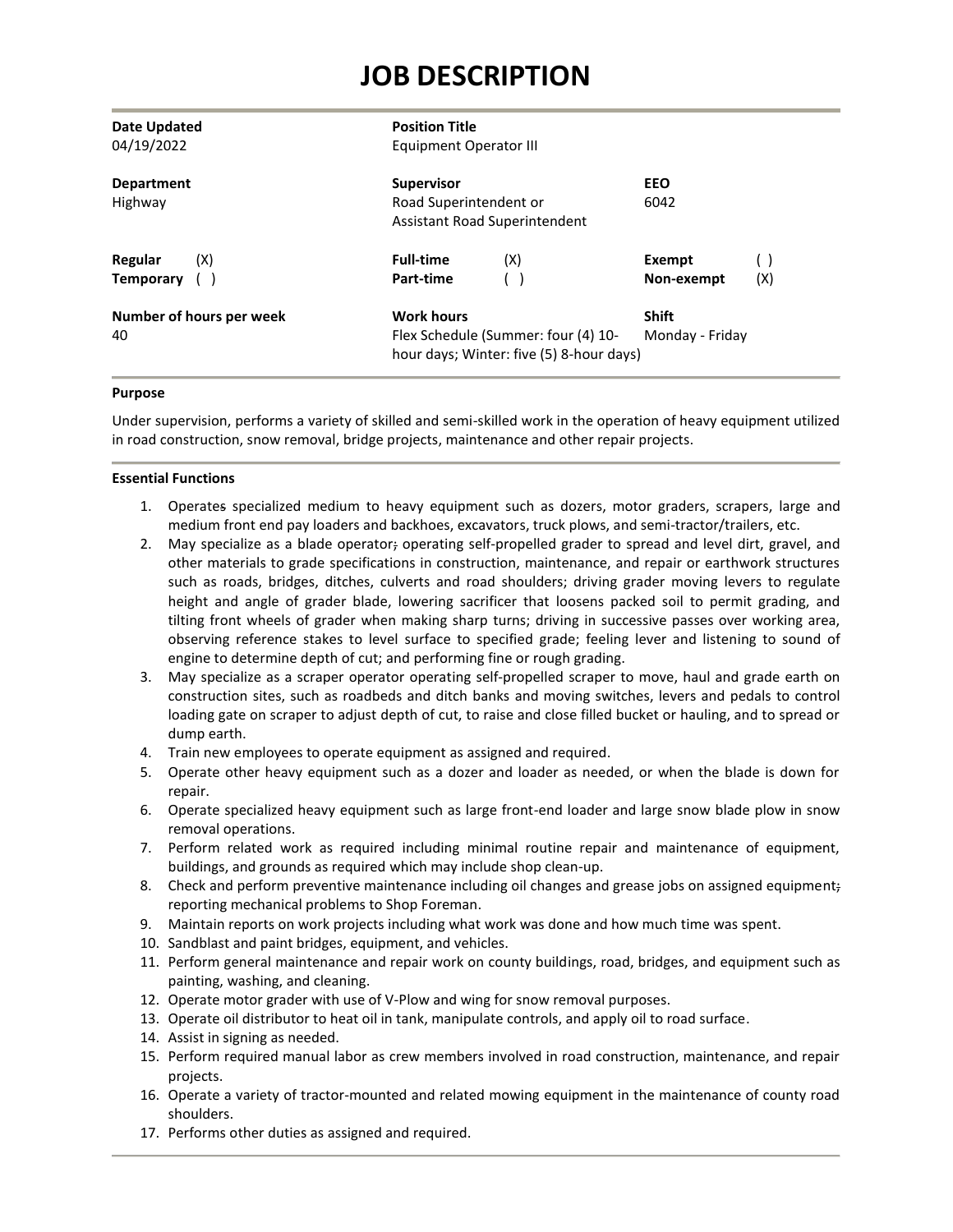#### **Marginal Functions**

- 1. Provide backup to positions as needed.
- 2. Operate a variety of manually operated auxiliary equipment including air hammer and tamper in conjunction with heavier equipment on various construction and maintenance projects.
- 3. Patch holes; remove old surface with hand tools; drive oil distributor truck and spray oil into holes.
- 4. During road construction, maintenance, and repair projects, may be required to assist with traffic control in work zones by holding slow/stop signs and directing traffic.

## **Knowledge, Skills, and Abilities Required**

- 1. Must be able to follow oral or diagrammatic instructions; dealing with several variables.
- 2. Possess working knowledge of road construction practices and reading grade stakes.
- 3. Be able to operate equipment in meeting the grade and slope specifications of a project.
- 4. Possess knowledge of the principles of operating and maintaining heavy equipment and motor vehicles.
- 5. Able to learn new methods, procedures and skills and apply them to the functions of the position.
- 6. Perform a variety of tasks and functions involving very good eye/hand coordination.
- 7. Effectively use tools and equipment in performing job functions.
- 8. Must reside within a 40-minute response time to assigned shop.

## **Education and Experience Required**

- 1. Requires high school diploma or equivalent and must be 18 years of age or older.
- 2. Requires two years' experience in the operation and routine maintenance of construction equipment such as a motor grader, scraper, dozer, heavy snow plow, semi-tractor/trailer, etc.
- 3. Requires a North Dakota Class A CDL License with tanker and air brake endorsement.

## **Working Conditions and Physical Demands**

The equipment operator spends the majority of work time outdoors operating vehicles and equipment and performing other physical work. The normal work schedule for this position is weekdays during daylight hours, however, special occasions or conditions may require extra hours and time worked on weekends or holidays. Hours during the construction season are extended and require overtime. On a regular basis, is required to lift, carry, push, pull, turn, stoop, kneel, crouch, reach, handle, manipulate items with hands and fingers, twist, grasp, throw, stand, walk, sit, speak, see, and hear. Occasionally required to climb, and crawl. Frequently required to drive/operate equipment such as motor graders, dozers, trenchers, boom cranes, end loaders, heavy trucks, backhoes, snow removal equipment and ditch digging equipment. Overall, the fundamental job duties require physical exertion which is most characterized as medium work or exerting 20 to 50 pounds of force occasionally, 10 to 25 pounds of force frequently, and greater than negligible up to 10 pounds of force on a regular basis to lift, carry, push, or otherwise move objects, including the human body. When performing manual labor, the job can be rated heavy work exerting 50 to 100 pounds of force frequently, 25 to 50 pounds of force frequently, and 10 to 20 pounds of force on a regular basis to move objects requiring considerable physical flexibility, exertion, and strength. This position is exposed to fumes from and contact with chemicals, petroleum products, paint, hot tar, and motor exhaust as well as noise, dust, grass, pollen, and insects. The employee is required to wear protective clothing and equipment such as ear plugs, protective boots, a hard hat, and safety glasses for functions that require them.

## **Other Assignments**

County department heads and supervisors reserve the right to amend the functions assigned this position, either temporarily or permanently, at any time as they determine the best interests of their departments.